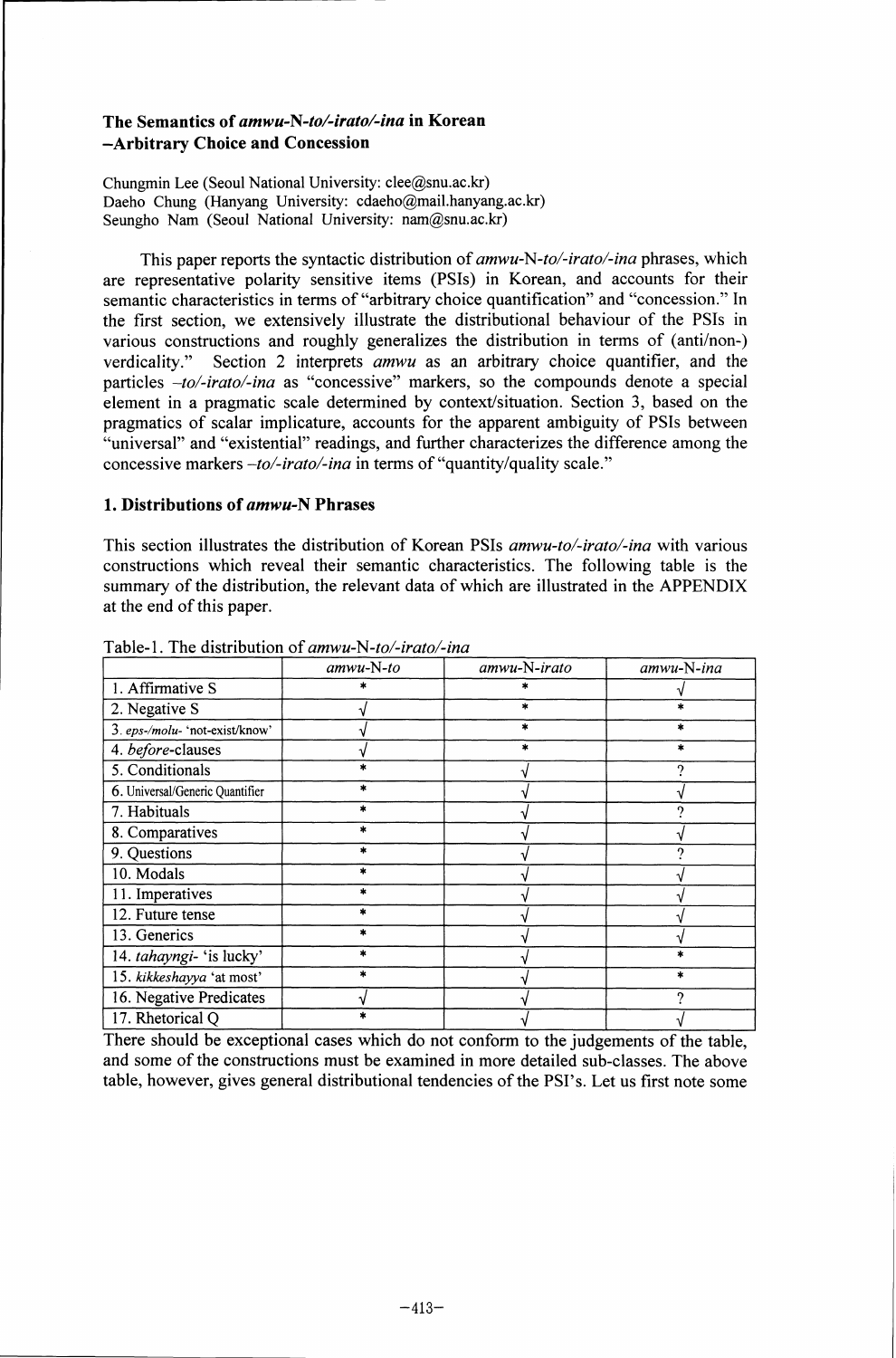peculiarities of the table. First of all, *amwu-N-na* is not always natural in affirmative sentences but it sounds natural when the whole sentence induces an implicit modal meaning. *Amwu-N-na* is shown to be unacceptable in negative sentences, but it is fine only when the negation carries a "denial" illocutionary force -- a sort of metalinguistic negation. Question marks "?" indicate that the combination does not always sound good due to the context/situation.

Now in order to give a semantic generalization of the distribution in Table-1, we introduce the notion of "veridicality" (Zwarts 1995), which characterizes the truth-functional meanings of operators and logical connectives. The notions related to "veridicality" are defined as follows:

- (1) Definition-1: Let *0* be a monadic propositional operator. The following statements hold:
	- *a. O* is *veridical* just in case  $O(p) \rightarrow p$  is logically valid. Otherwise, *O* is *nonveridical.*
	- b. A nonveridical operator *O* is *antiveridical* just in case  $O(p) \rightarrow \neg p$  is logically valid.
- (2) Definition-2: Let *C* be a dyadic truth-functional connective. The following statements hold.
	- *a. C* is *veridical* with respect to *p* [q] just in case  $pCq \rightarrow p$  [ $pCq \rightarrow q$ ] is logically valid. Otherwise *C* is *nonveridical* with respect to *p [q].*
	- b. A nonveridical connective *C* is *antiveridical* with respect to *p [q]* just in case *pCq*  $\rightarrow -p$  [pCq  $\rightarrow -q$ ] is logically valid.

Based on the definitions, Giannakidou (1998, Ch.3) gives an account of the distribution of Greek PSIs as the following:

- (3) a. Negative polarity items are licensed by antiveridical operators/connectives.
	- b. Affective polarity items are licensed by nonveridical operators/connectives.
		- c. Free choice items are licensed by non-episodic operators/connectives.

Now we can also build up a rough semantic generalization of Table-1 of Korean PSIs. That is, we can characterize the licensing condition of *amwu-N-to/-irato/-ina* in terms of "(non/anti-)veridicality" as in the following table:

|                           | $amwu-N-to$ | $amwu-N-irato$ | $amwu-N-ina$ |
|---------------------------|-------------|----------------|--------------|
| 1. Antiveridical contexts |             |                |              |
| 2. Nonveridical contexts  |             |                |              |
| 3. Veridical contexts     |             |                |              |

Table-2. Veridicality and PSIs in Korean

We should point out that there are a few exceptions to the above generalization: First of all, as shown in Table-1, *amwu-N-to* is allowed in before-clauses and *eps-/molu-* 'not exist/know,' which are not exactly antiveridical but more negative than conditionals or comparatives. (Nam 1997) Another exception can be found in the constructions with *tahayngi-* 'it is lucky,' which are rather veridical than non-veridical. We also have not accounted for the difference between *amwu-irato* and *amwu-na,* but section 3 will give an answer to this difference.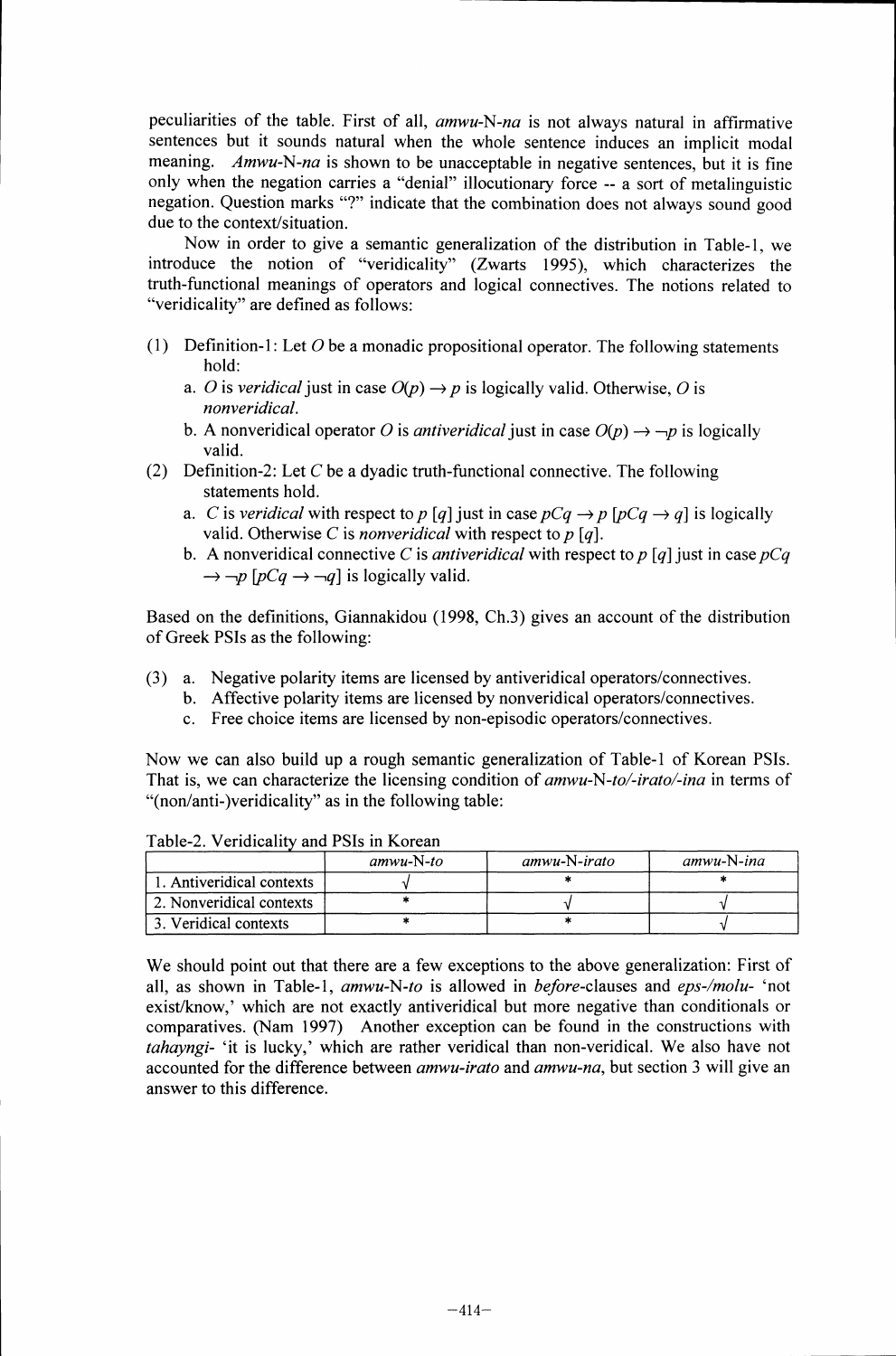Finally but very importantly, we note that the near-complementary distribution of *amwu-N-to* and *amwu-N-irato/-na,* which will be discussed in the subsequent sections. This distributional property reveals that the two forms should be very similar in meaning, and that their distribution is conditioned by the particles *–to/-irato/-ina.* Their distribution also raises a big conceptual problem against previous semantic proposals on the licensing conditions of negative polarity items. (Zwarts 1990, 1993; Nam 1994; Giannakidou 1998) That is, *amwu-N-irato* is licensed by non-veridical contexts but, contrary to their claims, it is not licensed by more negative, antiveridical contexts. We will propose that *amwu-N-to* and *amwu-N-irato* are alloforms which carry the same truth-conditional meaning.

## 2. The Semantics of *amwu-N* Phrases

2.1. Arbitrary Choice Function

The morpheme *amwu* in Korean carries a quantificational force of "arbitrary choice," which roughly denotes 'no matter what object x it may be.' That is, given a domain of discourse D, *amwu-* chooses an arbitrary object in D, so to be a kind of choice function. This quantificational force of "arbitrary choice" is similar to that of 'indefinite' existentials in denoting an object in a given domain, but we note several characteristics which distinguish the two quantifications.

First, unlike indefinite existential NPs, "arbitrary choice" does not induce scope ambiguity with other quantifiers or operators.

- (4) a. amwu-to o-ci.anh-ass-ta any-TO come-not-Past-Dec 'Noone came.'
	- b. han/twu saram-i o-ci.anh-ass-ta one/two person-Nom come-not-Past-Dec 'One/Two person didn't come.'

The indefinites in (4b) above can take wide scope over negation, so to be interpreted as 'there was/were one/two person(s) such that he/they didn't come.' Further, (4b) has another reading where negation scope over the indefinites, i.e., 'it was not the case that one/two person(s) came.' *Amwu-to* in (4a), however, does not show scope interaction with negation, so has only the reading 'noone came,' i.e., 'no matter what person x it may be, x did not come.' As we illustrated in the previous section, *amwu-rato* or *amwu-na* does not occur with an overt negation.

Second, "arbitrary choice" *amwu* does not induce a specific reading, so we have the following difference:

- (5) a. amwu-(saram)-rato o-myen Jini-nun pankin-ta any-(person)-RATO come-if Jini-Top welcome-Dec 'If anyone comes, Jini welcomes him.'
	- b. etten saram-i o-myen Jini-nun pankin-ta some person-Nom come-if Jini-Top welcome-Dec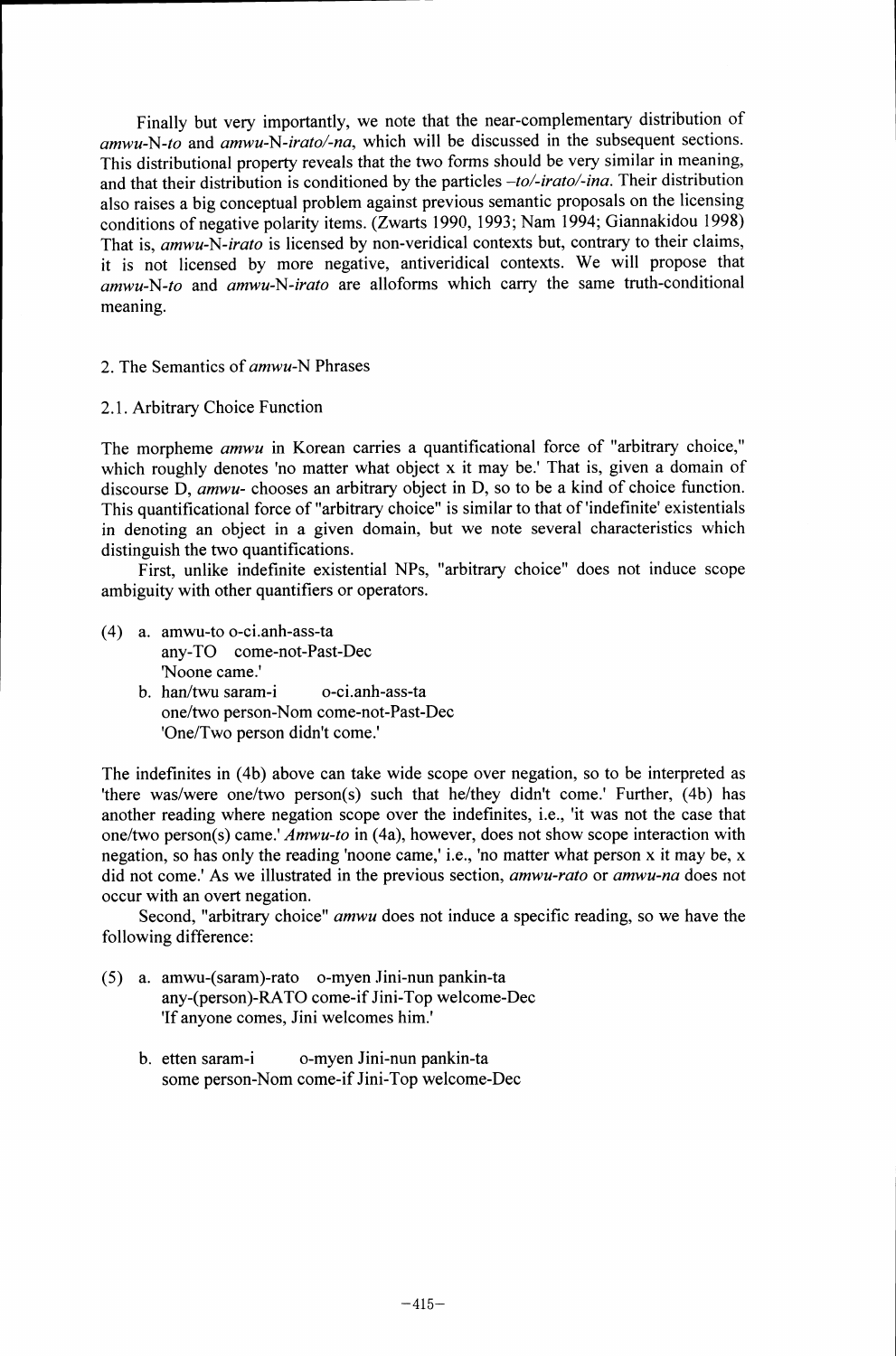'If a person comes, Jini welcomes him.'

*Etten saram* in (b) may have either a specific or a non-specific reading, so the sentence is ambiguous. But *amwu-rato* in (a) does not denote a specific reading. The following sentence shows that the demonstrative *ku* does not make *amwu* specific.

(6) ku amwu-to o-ci anh-ass-ta that anyone come-not-Past-Dec 'Noone came, who-so-ever.'

Another crucial difference between "arbitrary choice" and indefinite existentials is that the "arbitrary choice" *amwu* induces a scalar implicature in appropriate contexts, so to give a "universal-like" quantificational force. *Amwu-rato/-na* in (a) below induces universal quantification, whereas the same word in (b) does not.

- (7) a. amwu-rato/-na ku il-ul ha-ul.swu.iss-ta anyone that work-Acc do-can-Dec 'Anyone can do that.' = 'Every one can do that.'
	- b. amwu-rato o-myen na-eykey cenhwaha-e anyone come-if I-Dat call-Imp 'If anyone comes, give me a call.'

We will see shortly how scalar implicature brings about universal quantification in modal contexts like (a) but not in (b).

Unlike indefinite existentials, the arbitrary choice *amwu* can quantify over a mass domain, which undermines Lee and Horn's (1994) claim that *any* in English denotes 'indefinite *one* plus *even'.* Further, Korean polarity item *amwu* can go with *-na,* but indefinite existentials can not as shown in the following.

- (8) a. amwu-to/-rato/-na
	- anyone-TO/-RATO/-NA
	- b. Nana-to/-rato/\*-na one
	- c. cokum-to/-irato/\*-ina a.little

We will also show that *amwu-to/-rato/-na* in Korean may induce a scalar implicature in a quality scale as well as in a quantity scale, which goes against Lee and Horn's (1994) claim.

Due to the semantics of *amwu, i.e.,* arbitrary choice quantification, it does not take neutral/structural case markers like *-ka* (Nom.) or *-lul* (Acc), but it must occur with a concession marker *-to/-raw/-na* (for NPs) or in a concessive clause marked by *-ato/-terato/-na 'even* though'.

(9) a. \*amwu haksayng-i o-ass-ta any student-Nom came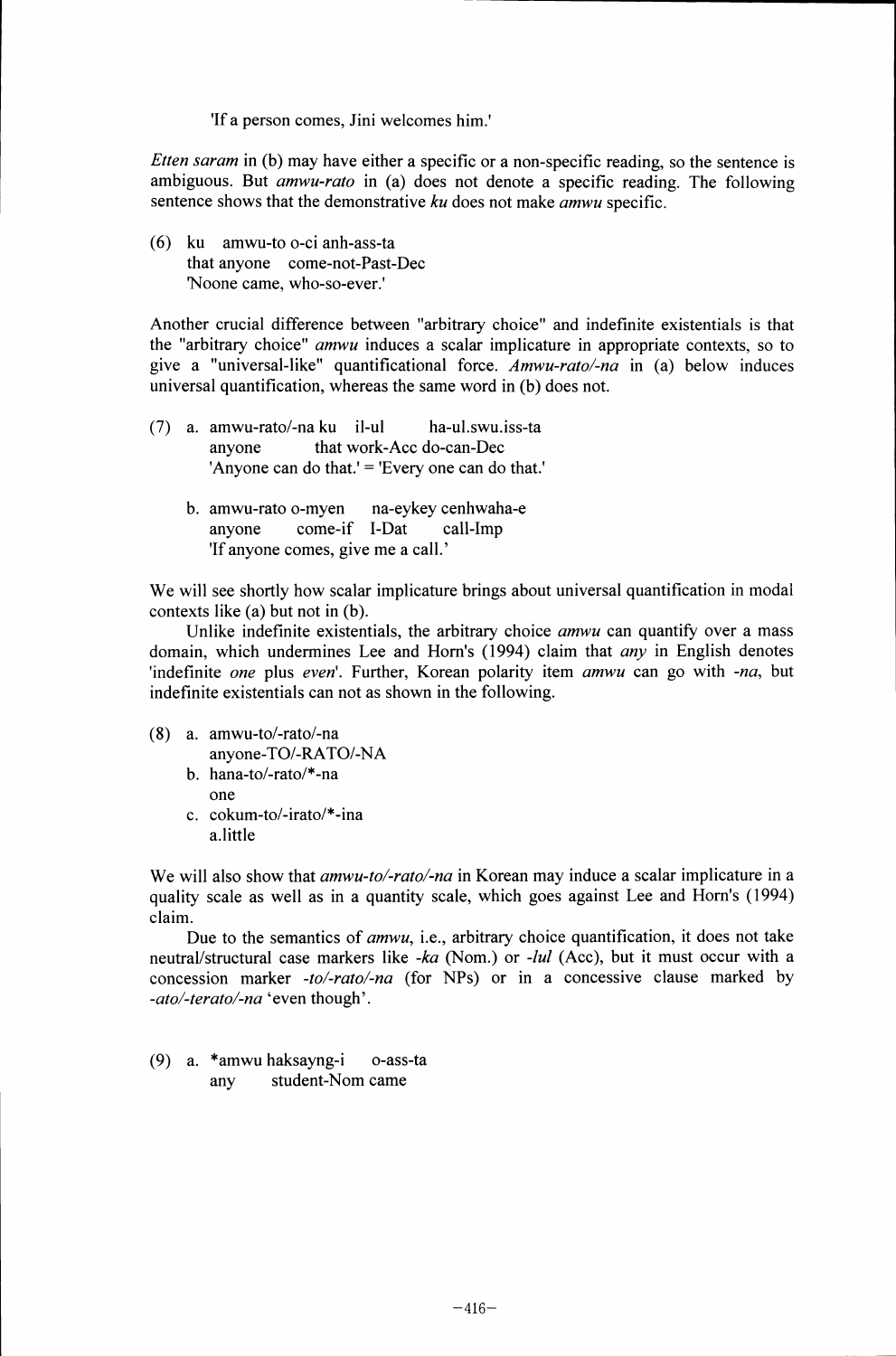`(Lit.) \*Any student came.'

- b. \*Jini-nun amwu haksayng-ul cohaha-nanta Jini-Top any student-Acc likes `Jini likes any student.'
- c. amuw haksayng-i o-ato, sensayngnim-un hwanyengha-ass-ta any student-Nom come-though teacher-Top 'If any student came, the teacher welcomed him.'

Due to its functional nature of arbitrary choice function, *amwu* does not refer to an entity of a given domain, and so does not introduce a "discourse referent" (Kamp & Reyle 1994) to the relevant discourse structure. That is, (10b) and (11b) are not a natural discourse, since the pronoun *ku (saram)* cannot be resolved in the discourse. But (10a) and (11 a) are natural, and the pronouns pick up the discourse referent introduced by *etten saram* in the preceding utterance.

- (10) a. etten saram-i o-ki.cen.ey imi Jini-nun ku saram-i kwukwu-i-nci al-ass-ta some person-Nom come-before already Jini-Top that person-Nom who-be knew 'Before some person came, Jini already knew who he would be.'
	- b. \*amwu-to o-ki.cen.ey Jini-nun ku saram-i nwukwu-i-nci al-ass-ta 'Before anyone came, Jini knew who he was.'
- (11) a. (i) etten saram-i ku it-ul ha-ul.swu.iss-ta some person-Nom that work-Acc do-can-Dec 'Someone can do that.'
	- (ii) na-nun ku-ka nwukwu-i-nci al-nta I-Top he-Nom who-be-Compl know 'I know who he is.'
	- b. (i) amwu-rato ku il-ul ha-ul.swu.iss-ta anyone-RATO that work-Acc do-can-Dec 'Anyone can do that'
		- (ii) #na-nun ku-ka nwukwu-i-nci al-nta

As we informally introduced, an arbitrary choice function denoted by *amwu* in Korean chooses an arbitrary object no matter what it may be. Thus it is a special sort of choice function which is independent of the context or the utterance situation. *Amwu* always occurs in a concessive context, and the quantificational force of "arbitrary choice" combines with the meaning of "concession" to yield a "concessive arbitrary choice function", which picks up a special entity out of the given domain. We will formally define this choice function in terms of "pragmatic scale." The following sentence illustrates informally how to interpret an *amwu-N* phrase in terms of "concessive choice function."

- (12) amwu haksayng-to o-ci.anh.ass-ta any student-Conc. come-not-Past-Dec 'No matter what student x it may be, it is not the case that x came.'
	- $=$ 'there is some concessive choice function  $f_c$  such that  $\neg$ (f<sub>c</sub>(STUDENT) CAME)'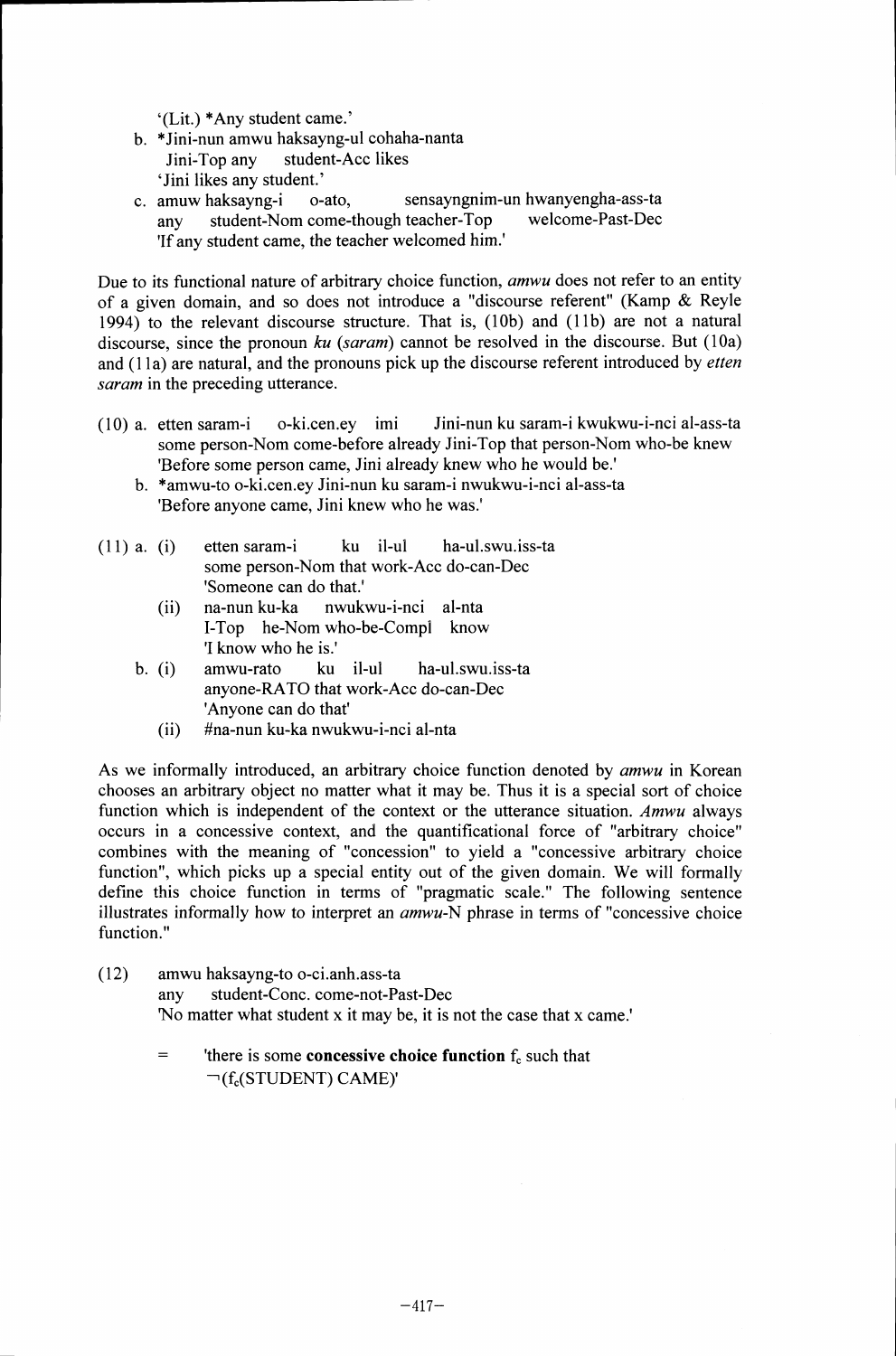$\exists f_c$   $\neg$  (f<sub>c</sub> (STUDENT) CAME)  $=$ 

As we noted in section 1, *amwu-to* and *amwu-lato/amwu-na* are in complementary distribution. *Amwu-to* only occurs in strongly negative contexts like overtly negated clauses and before-clauses, whereas *amwu-lato/amwu-na* occur in weakly negative contexts, like non-veridical modal, conditional and generic contexts. Their distributional properties strongly support the claim that they share a core meaning of "concession."

Here we note that *amwu-na* is allowed to occur under a "denial" illocutionary operator. Thus the negation in the following sentence (a) is not an ordinary negation but carries an illocutionary force of "denial", which is metalinguistic.

- (13) a. amwu-na hapkyekha-ci.anh-ass-e anyone passed-not-Past-Dec 'It is not the case that every one passed (the exam).° b. amwu-to hapkyekha-ci.anh-ass-e anyone passed-not-Past-Dec
	- 'No one passed (the exam).'

The following discourse attests the distributional constraint of *amwu-na* in a negated sentences.

(14) a. Nwuka hapkyekha-ess-ni? who pass-Past-Q 'Who passed (the exam)?' b. amwu-to/\*amwu-rato/\*amwu-na hapkyekha-ci.anh-ass-e Anyone-TO/-RATO/-NA passed-not-Dec

## 2.2. Concession and Pragmatic Scale

'No one passed (the exam).'

The particles *—to/-irato/-ina* combine with *amwu-* and they share "concessive" meaning like English *even* and *even though.* (C. Lee 1999) The meaning of "concession" is based on the notion of "low compatibility," i.e., least likelihood, and it often occurs in contrastive contexts. For instance, the following sentence contains a concessive adverbial clause marked by *—ato.*

- (15) a. pi-ka o-ato, kyengki-nun kyeysoktoy-ess-ta rain-Nom come-though game-Top `Even though it rained, the game continued,'
	- b. el: 'it rained' e2: 'the game continued'

Notice that the events e1/e2 denoted by the first/second clauses do not take place simultaneously in normal situations — they are not compatible with each other, so the whole sentence induces contrastive reading.

Here we claim that noun phrases marked by the concessive marker *—to/-irato/-ina* refer to a lower bound of a pragmatic "likelihood-scale." This is due to the fact that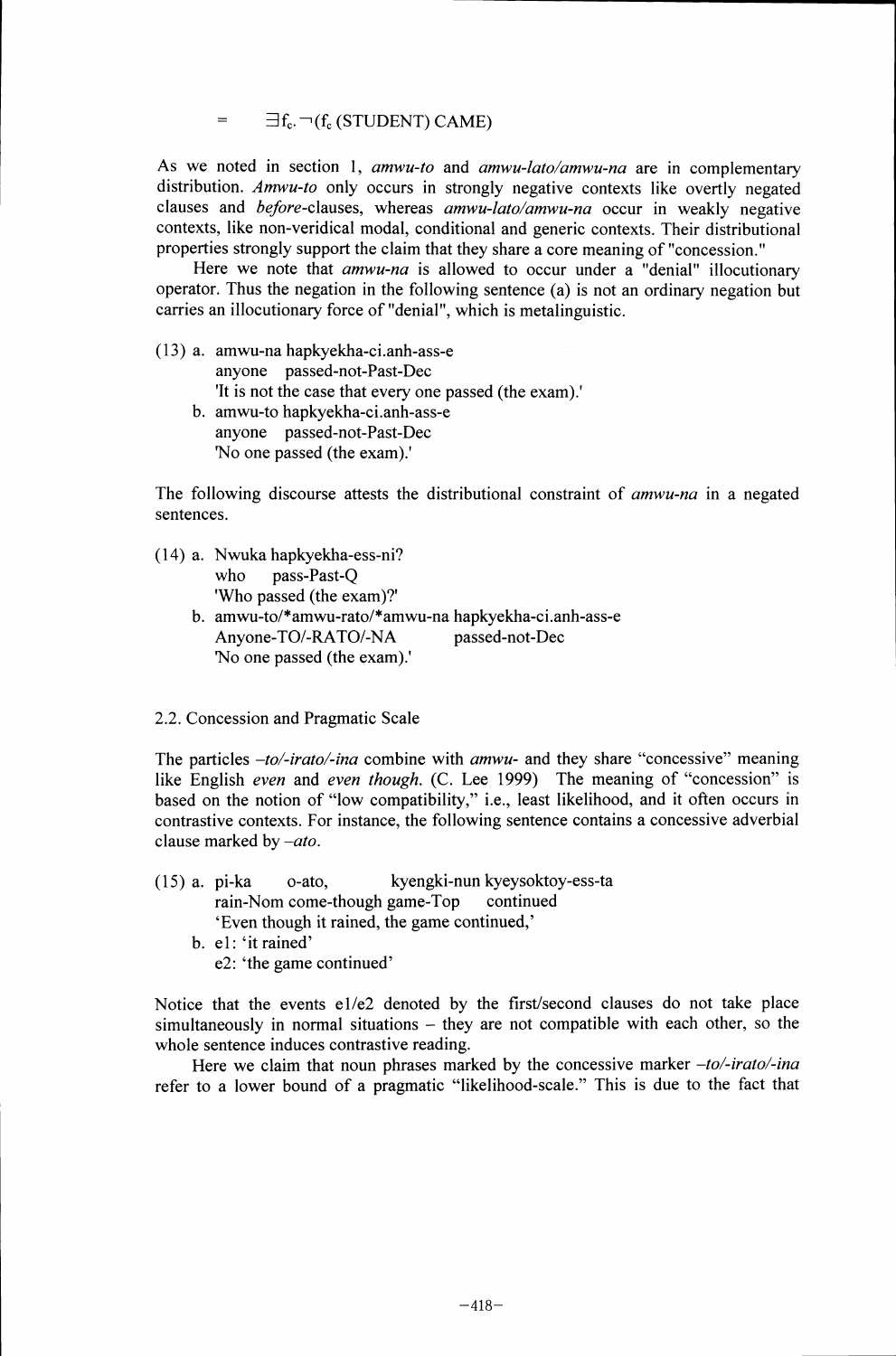`concession' requires a likelihood-scale, and the meaning of "low compatibility" picks up the least likely element (i.e., lower bound) of the scale. The following sentences contain a subject NP with *–to/-irato/-ina* and implicate that the subjects denote a lower bound in a likelihood-scale determined by the context.

- $(16)$  Jini-to/-rato/-na kuren il-ul ha-ul.swu.iss-e Jini-TO/-RATO/-NA such thing-Acc do-can-Dec `Even Jini can do such a thing.'
- (17) sey saram-to an o-ass-ta three person-TO not came `Less than three people came.'
- (18) sey saram-ina o-ass-ta three person-NA came `No less than three people came.'

We might easily construct a pragmatic scale for (16), which gives an ordering for a set of individuals according to 'the ability/probability of their doing such a thing.' Then, (16) implies that 'Jini is the least likely person who can do such a thing.' We just note here the difference between *Jini-to* and *Jini-na* in (16): That is, when *Jini-to/-rato* is used in (16), the speaker of (16) expects that 'there are other (relatively many) people than Jini who are likely to be able to do such a thing,' but when *Jini-na* is used, the speaker expects that `there are relatively few people who is likely to be able to do such a thing,' and that Jini is the least likely person who is likely to do it.

The indefinite number phrase *sey saram-to/-ina* '(even) three people' in (17) and (18) also derives a scalar implicature that the number 'three' is the least likely number such that the number of people came. Thus, (17) implies that the speaker expected at least three people would come, and (18) implies that the speaker expected at most three people would come, so the number 'three' is the least likely number in a pragmatic quantity scale.

We can identify "concessive" meaning of *–to/-irato/-ina* in the following, where they are leading an adverbial clause:

- (19) a. amwu-haksayng-i o-a.to/te.rato manna-ci.anh-ass-ta any-student-Nom come-though meet-not-Past-Dec `No matter what student came, I did not see him.'
	- b. nwukalamwu-ka ka-na sesayngnim-ul mos manna-ass-ta who/anyone-Nom go-though teacher-Acc not meet-Past-Dec `No matter who went, he could not see the teacher.'

The basic meaning of the particle *–to* in Korean is "addition" like *also/too* in English, and the additive meaning derives concessive reading depending on the utterance context/situation. When it takes *amwu-,* however, it requires a pragmatic (likelihood) scale to denote a lower bound of the scale. Thus when the NP marked by  $-t_0$  is an answer to a question, the NP cannot carry a concessive reading of *even,* but only an additive reading of *also.*

(20) a. Jini-malko tto nwuka hapkyekha-ess-ni? Jini-besides also who pass-Past-Q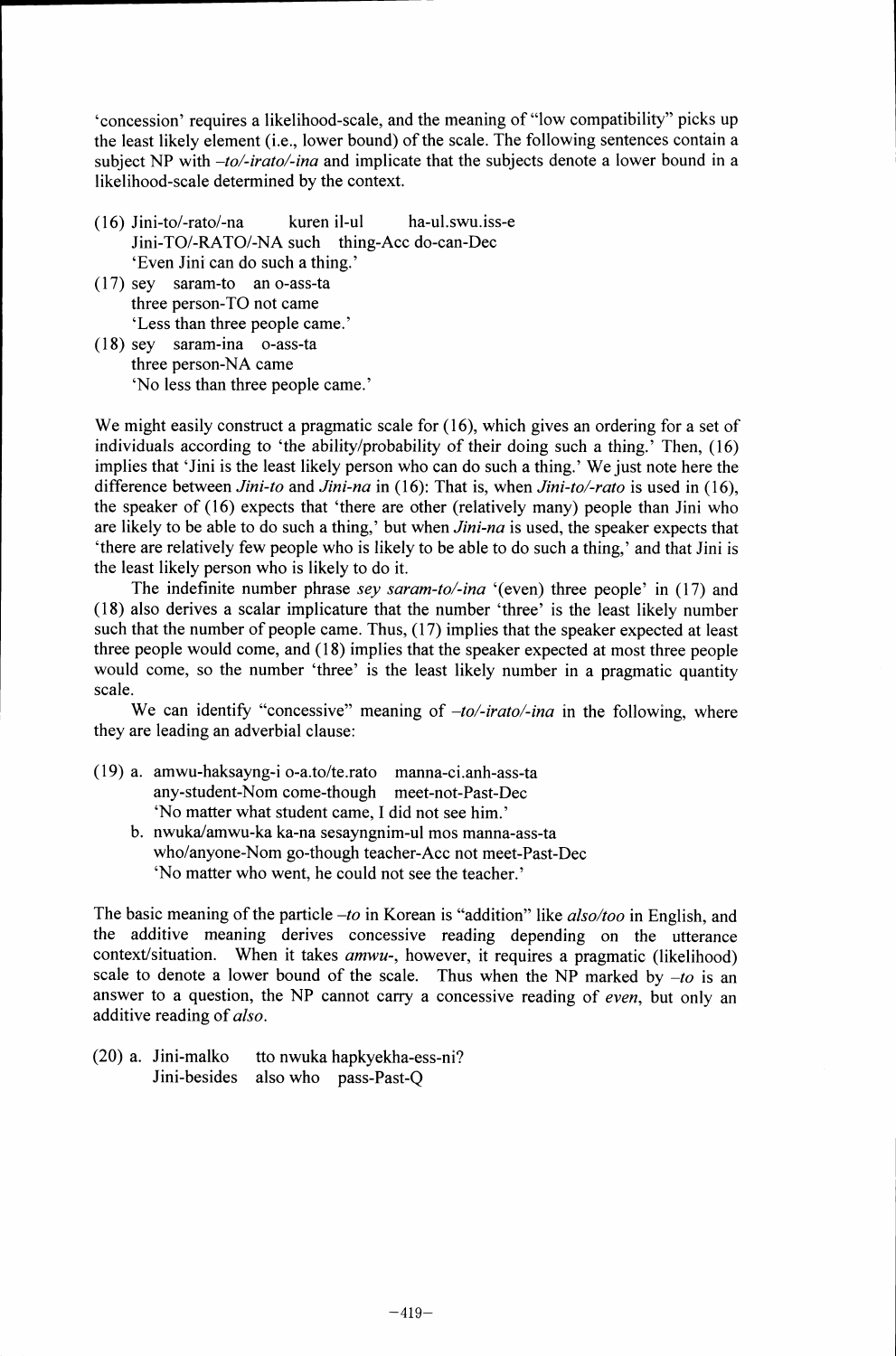`Who passed (the exam) besides Jini?'

- b. Koni-to hapkyekha-ess-e. Koni-also passed `Koni also passed (the exam).'
- c. simcie Koni-to hapkyekha-ess-e. what.is.more Koni-even passed `What is more, even Koni passed (the exam).'

(b) is a natural answer to the question (a), but (c) is not a natural answer since the adverb *simcie* 'what is more' triggers a pragmatic scale and so *Koni-to* only has a concessive reading 'even Koni.'

#### 3. Distribution and Interpretation of *amwu-to/-irato/-ina*

Why do the combinations of the arbitrary choice *amwu* and the concessive markers *-to/-irato/-ina* display different distributions and give rise to different meanings? English *any* is often viewed as having two different meanings depending on the contexts, i.e., NPI *any* and free choice *any.* Such a view presumes the lexical ambiguity of the word *any.* Giannakidou (1998) similarly argues that Greek NPIs divide into two, emphatic NPIs and non-emphatic NPIs, depending on the metrical characteristics (existence and lack of the stress).

There is, however, no need to postulate a lexical ambiguity for the analysis of Korean *amwu.* The various meanings that it has can be deduced from the collaboration of the following three factors: the arbitrary choice meaning of *amwu,* the concessive reading of the markers *-to/-irato/-ina,* and the pragmatic contexts the sentences provide. Here we treat *amwu-to* and *amwu-rato* as alloforms since they are not only very similar to each other in their surface forms but also are complementarily distributed. Let us now consider how *amwu* produces the relevant readings.

#### 3.1. Existential vs. Universal

(21) Negative sentence:

amwu haksayng-to o-ci.ani-ha-ess-ta

any student-TO come-not-do-Past-Dec

- $=$  'No matter what student x it may be,
	- it is not the case that x came'
- = 'there is some arbitrary choice function f such that (f (STUDENT) CAME)'
- $= \exists f. \neg(f(TUDENT) CAME)'$

## (22) Definition. A function f is an arbitrary choice function iff

(i) f is a choice function, and

(ii) for a set K,  $f(K)(\Sigma_s) = x$ , where  $x \in K$ ,

 $\Sigma$ , is a pragmatic likelihood-scale induced by the sentence S, and

x is a lower bound in  $\Sigma$ <sub>s</sub>.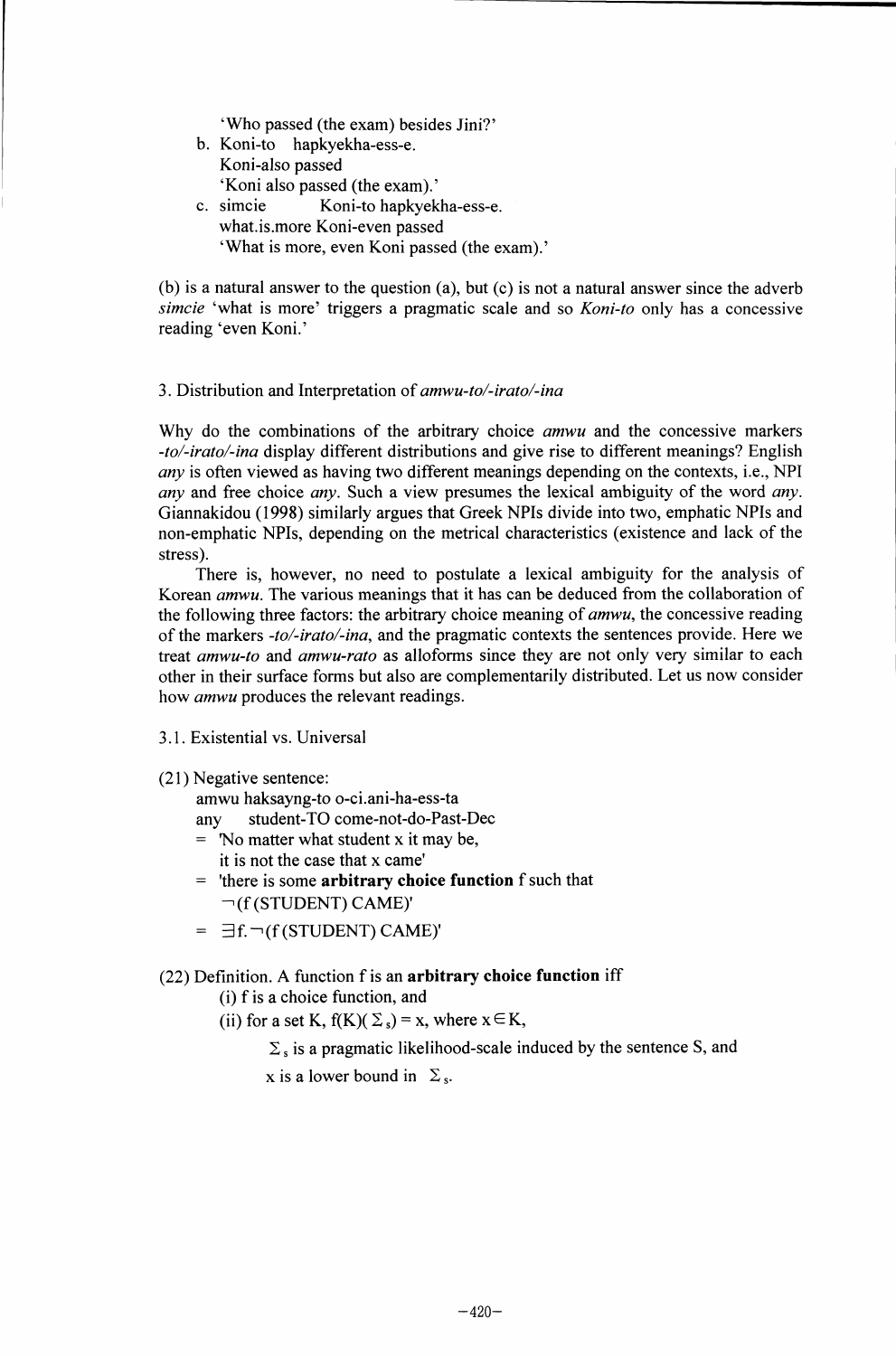(23) Modal Construction:

amwu haksayng-irato ku il-un ha-ul.swu.iss-ta any student-IRATO that work-Top do-can-Dec

- = No matter what student x it may be, it is possible that x does it'
- = 'there is some arbitrary choice function f such that  $\Diamond$ (f(STUDENT) DO-IT)'
- $= \exists f. \diamondsuit(f(TUDENT) DO-IT)$

In such modal contexts, we can naturally conceive of a pragmatic likelihood scale, which can easily be postulated to be linearly (totally) ordered. Thus, if an element at the lowest point of the scale satisfies the property of the predicate, any other elements in the same scale do, too. Due to the implicature thus produced, the so-called free choice reading (or universal quantifier reading) surfaces.

Let us next consider the contexts in which *amwu-rato/amwu-na* has an existential reading. In such contexts, no scalar implicature is significant to induce universal-like quantification, since the pragmatic likelihood scale mentioned before is not naturally conceivable.

(24) Imperatives:

amwu-rato/-na teylyeo-e

- any-RATO/-NA bring-Imp
- = 'I ORDER YOU, for some arbitrary choice function f, you take f(x) to me.' (no pragmatic scale available)

(25) Future:

amwu-hako-rato/-na kyelhonha-1 ke-ya.

any-with-RATO/-NA marry-Adn thing-be.Dec

 $=$  'for some arbitrary choice function f, (I/he) WILL marry f(x).'

Even though some likelihood scale is provided by context/situation, it might not be totally ordered but partially ordered, i.e., there are pairs of elements in the scale such that they are not ordered with respect to each other in the scale. For example, we might marginally imagine a likelihood scale for (24) such that individuals are ordered in terms of likelihood of your taking each of them, but this scale would be partially ordered at most. In case like this, even though a lower bound of the scale satisfies the relevant predicate, this should not trigger an implicature deriving a universal quantification.

## 3.2. *Amwu-rato* vs. *amwu-na*

Now let us see what make *amwu-rato* and *amwu-na* so similar in distribution, but different in meaing in some constructions. First consider their meaning difference in the following constructions: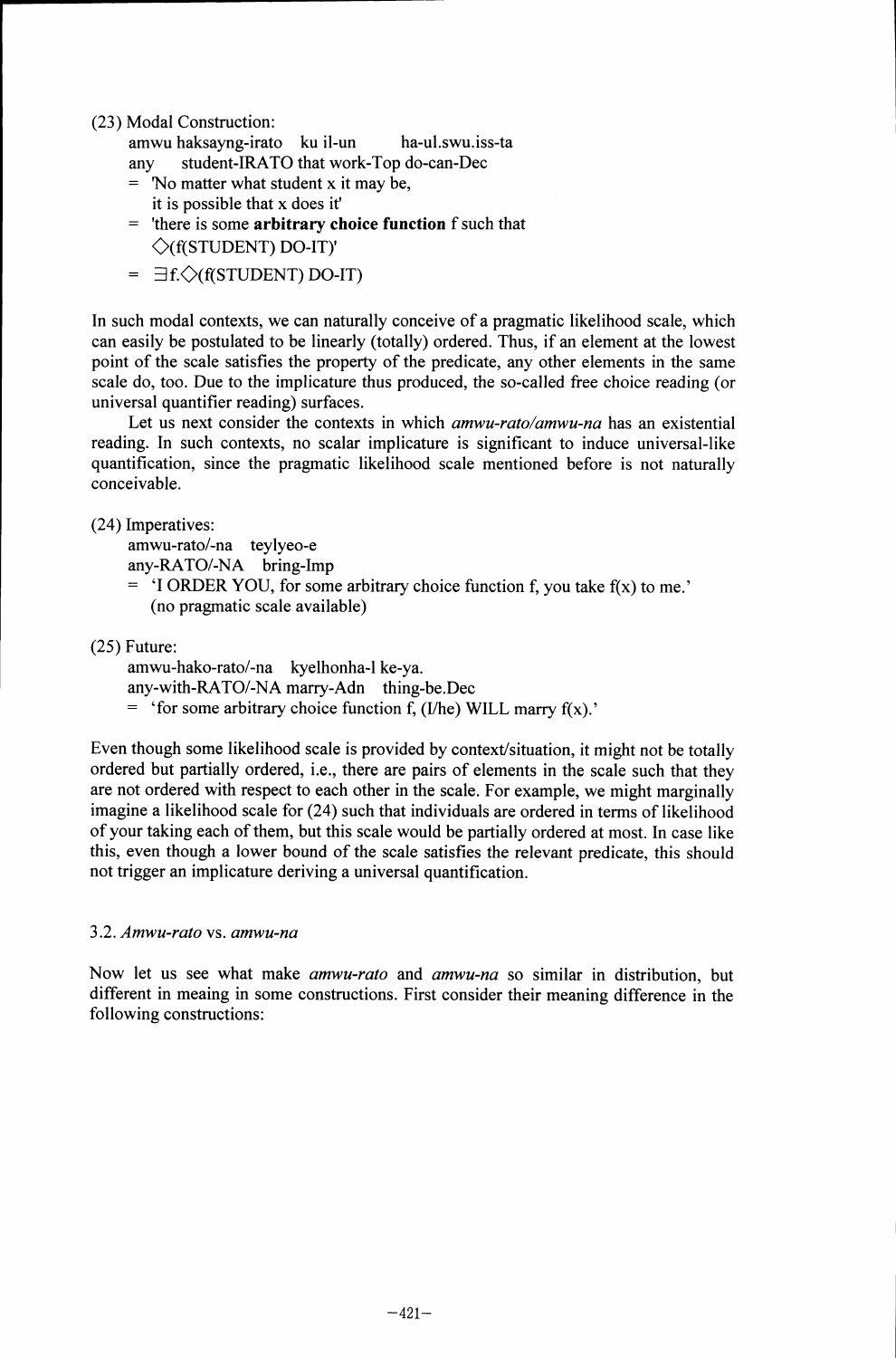(26) Relative clauses headed by a universal quantifier:

amwu-rato/-na chayyongha-n hoysa-nun motwu ssuleci-ess-ta. any-RATO/-NA hire-Adn company-Top all fall-Pst-Dec 'Every company that hired any number of/just any employee collapsed.'

 $(27)$  *if-clauses:* 

yocum kathun pwulkyengki-ey wuli hoysa-ka amwu-rato/-na<br>these;days like depression-at we company-Nom any-RATO/-N. depression-at we company-Nom any-RATO/-NA chayyongha-n-ta-myen, ssuleci-ko malkeya. hire-Pres-Dec-if fall;end;up 'If our company hires any employee in such an economic depression, it will end up collapsing.'

(28) habitual constructions:

Jini-nun caki-ceney amwu chayk-irato/-na ilk-nun supkwan-i iss-ta. J.-Top sleep-before any book-IRATO/-NA read-Adn habit-Nom exist-Dec 'Jini is in the habit of reading any books before she goes to bed.'

In the above examples, *amwu-rato* is interpreted as 'one man, no matter who he is'. This indicates the lowest point of the quantity scale. In contrast, *amwu-na* reads as 'anybody, irrespective of the quality he has'. In other words, *amwu-na* is an arbitrary choice in the quality scale. We can classify concessiveness into two types, quantity and quality. Based on this, we propose the following:

| (29) Propositions: | -to    | 'concession in quantity(/quality) scale'             |
|--------------------|--------|------------------------------------------------------|
|                    |        | <i>-irato</i> 'concession in quantity/quality scale' |
|                    | $-ina$ | 'concession in quality scale'                        |

The classification given here helps to understand the fact that *amwu-N-ina* unlike *amwu-N-irato* often has a derogative sense. The classification also predicts that *amwu-N-ina* is not allowed in a situation where no quality scale is brought up. The prediction seems to be borne out.

## (30) Questions:

Chelswu-hanteyse amwu sosik-irato/\*-ina iss-ess-ni? C.-from any news-IRATO/-INA exisit-Past-Q 'Has there been any news from Chulsoo?'

(31) If-clauses:<br>Pise-nun amwu-rato/??-na o-myen sacang-eykey yenlakhaycwu-ess-ta.<br>come-if boss-to let:know-Past-Dec secretary-Top any-RATO/-NA come-if boss-to 'If anyone comes, the secretary let the boss know it.

## (32) Relative clauses headed by a universal quantifier:

amwu-rato/??-na salanghaypo-n salam-un ipyel-uy kothong-ul al-n-ta any-RATO/-NA love-Adn man-Top separation-Gen pain-Acc know-Pres-Dec 'Everyone who has ever loved anyone knows the pains of separation.'